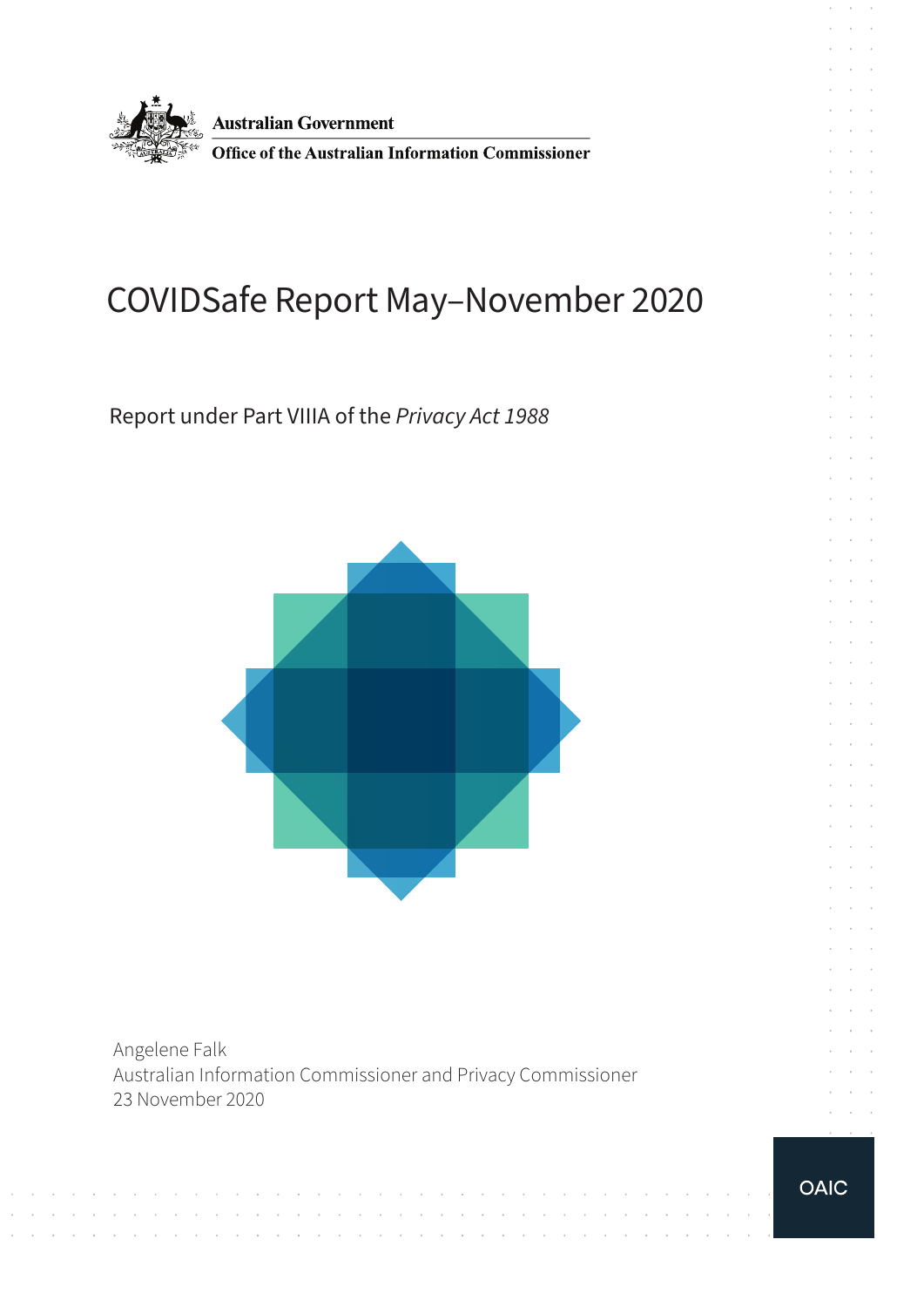### **Contents**

| About this report                                                               | $\overline{2}$ |
|---------------------------------------------------------------------------------|----------------|
| <b>Executive summary</b>                                                        | 3              |
| COVIDSafe guidance and advice                                                   | 5              |
| Enquiries                                                                       | $\overline{7}$ |
| The COVIDS afe app and my privacy rights                                        | 9              |
| Complaints                                                                      | 9              |
| Investigations                                                                  | 10             |
| Commissioner-initiated investigations                                           | 10             |
| Information sharing                                                             | 10             |
| Privacy obligations regarding COVIDSafe and COVID app data                      | 11             |
| Data breaches                                                                   | 10             |
| Assessments                                                                     | 12             |
| Inspector-General of Intelligence and Security COVIDS afe report                | 14             |
| Glossary                                                                        | 15             |
| Attachment A: COVID app data and Intelligence Agencies within IGIS jurisdiction | 17             |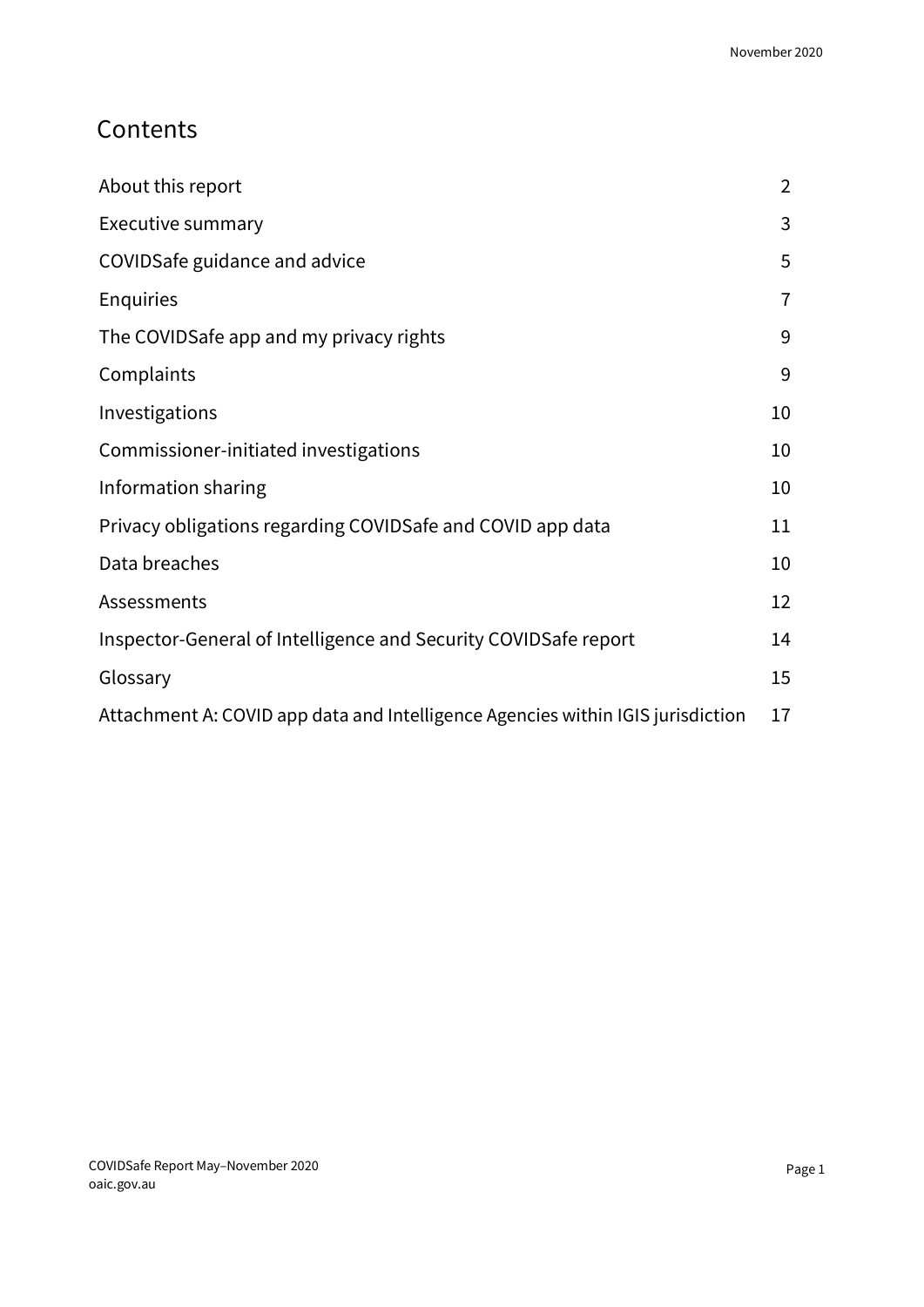# <span id="page-2-0"></span>About this report

The Australian Government launched the voluntary COVIDSafe app (COVIDSafe) on 27 April 2020.

On 16 May 2020, the Office of the Australian Information Commissioner (OAIC) was granted additional functions and powers in relation to COVIDSafe under Part VIIIA of the *Privacy Act 1988* (Privacy Act).

The object of Part VIIIA is to assist in preventing and controlling the entry, emergence, establishment or spread of COVID-19 into Australia or any part of Australia by providing stronger privacy protections for COVID app data and COVIDSafe users in order to:

- a) encourage public acceptance and uptake of COVIDSafe, and
- b) enable faster and more effective contact tracing.

Part VIIIA expands the Commissioner's regulatory oversight role to apply to state and territory health authorities, to the extent that they deal with COVID app data.

It enhances the Commissioner's role in dealing with eligible data breaches and conducting assessments and investigations in relation to COVIDSafe and COVID app data. It enables the Commissioner to refer matters to, and share information or documents with, state or territory privacy authorities. It also imposes on state and territory health authorities the Privacy Act's rules and privacy protections and Commonwealth oversight in relation to COVID app data.

In accordance with section 94ZB, this report sets out the performance of the Commissioner's functions and the exercise of the Commissioner's powers under or in relation to Part VIIIA.

This report covers the 6-month period starting on the commencement of Part VIIIA: **16 May 2020 to 15 November 2020.**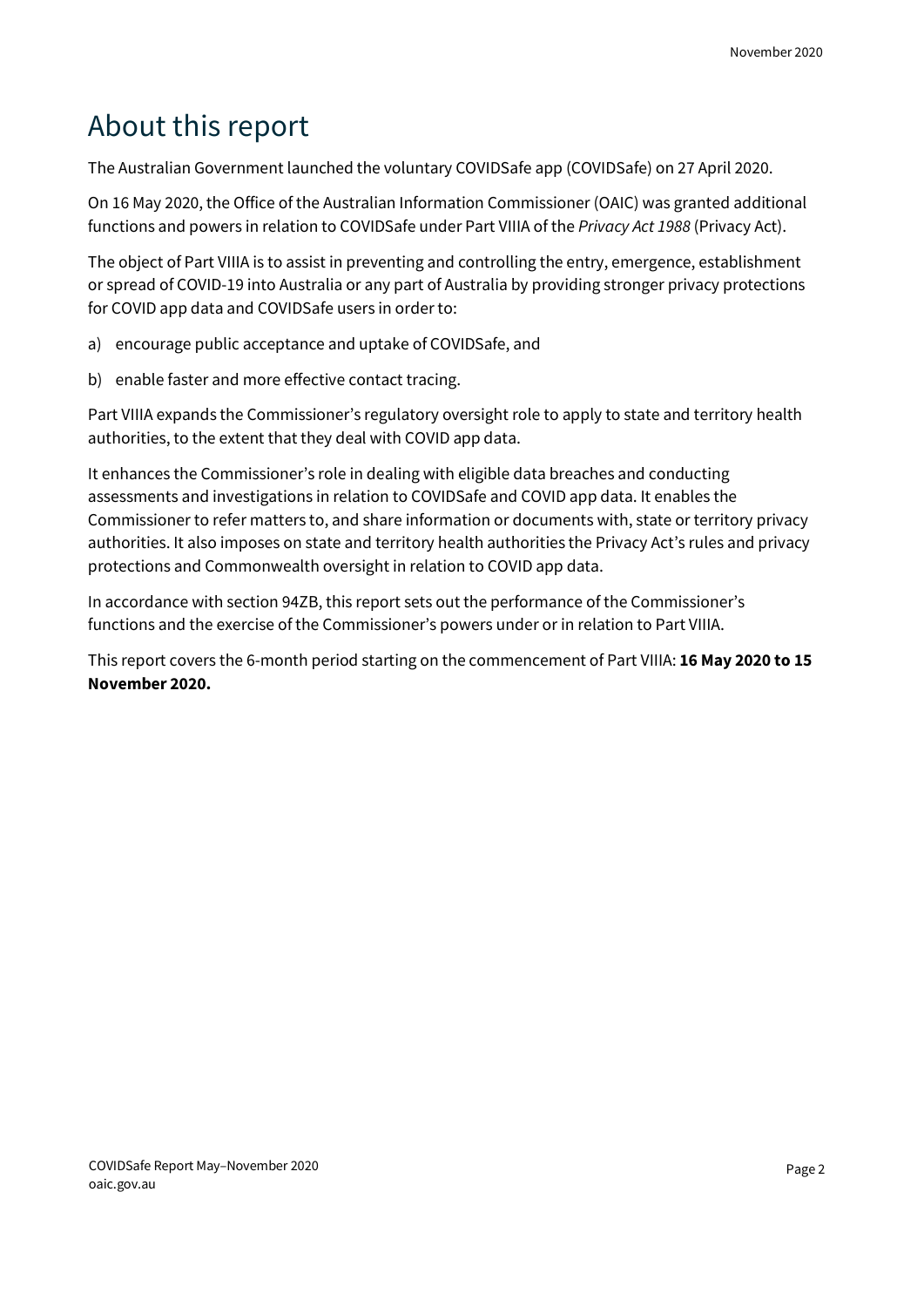### <span id="page-3-0"></span>Executive summary

The Commissioner has an independent oversight function in relation to COVIDSafe under the Privacy Act and is actively monitoring and regulating compliance.

The Commissioner has powers to:



#### **Key statistics May–November 2020**



COVIDSafe Report May–November 2020 Page 3 oaic.gov.au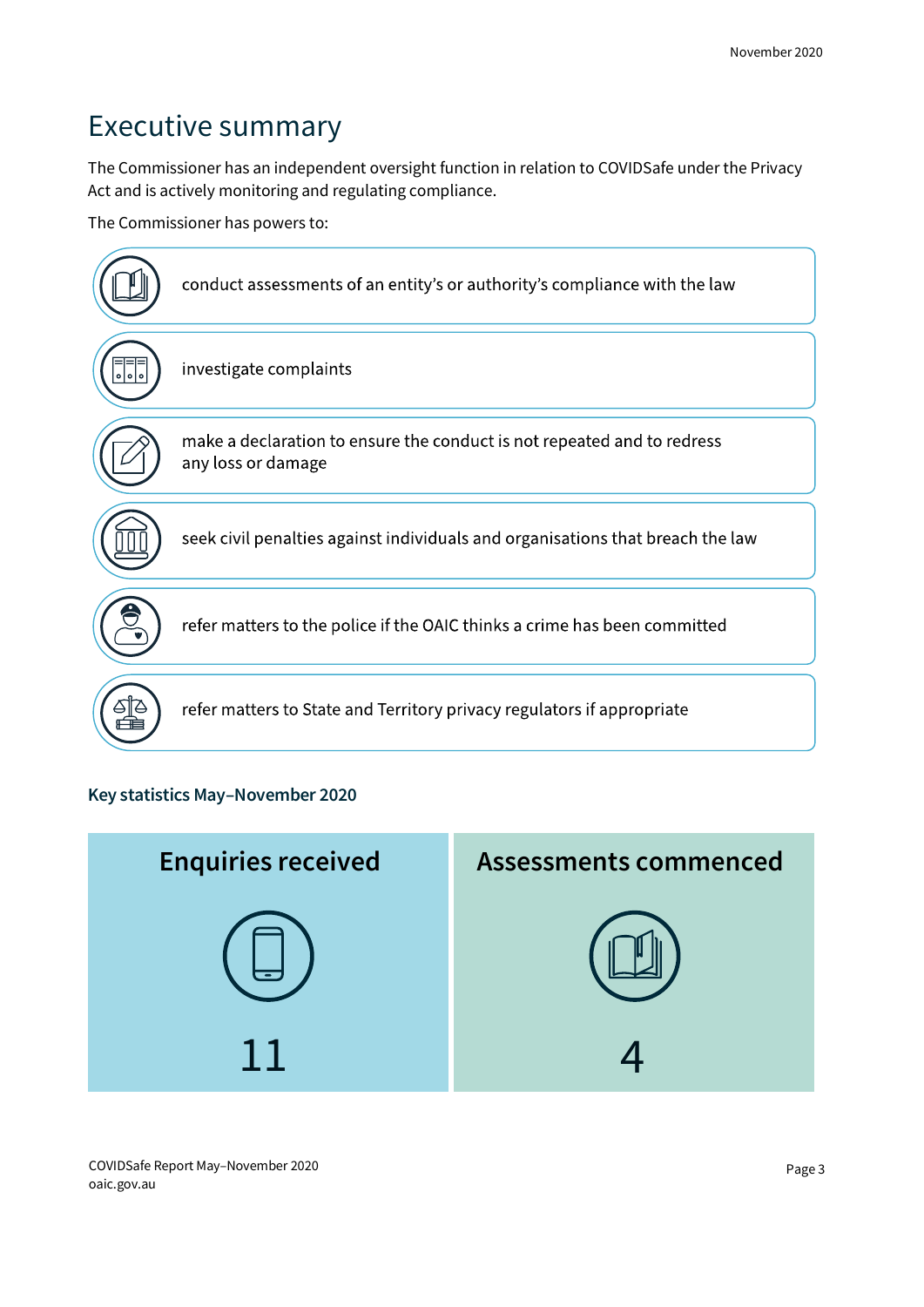During the reporting period of 16 May 2020 to 15 November 2020, the following matters were recorded under or in relation to Part VIIIA:

| <b>Regulatory function</b>            | <b>Number</b> |
|---------------------------------------|---------------|
| Enquiries                             | 11            |
| Complaints received                   | $\mathbf{0}$  |
| Complaints finalised                  | 0             |
| Investigations                        | $\mathbf{0}$  |
| Commissioner-initiated investigations | $\mathbf{0}$  |
| Information sharing                   | $\mathbf{0}$  |
| Assessments commenced                 | 4             |
| Assessments finalised                 | $\mathbf 0$   |
| Data breach notifications             | $\mathbf{0}$  |

### **Table 1 — Number of matters related to COVIDSafe and COVID app data**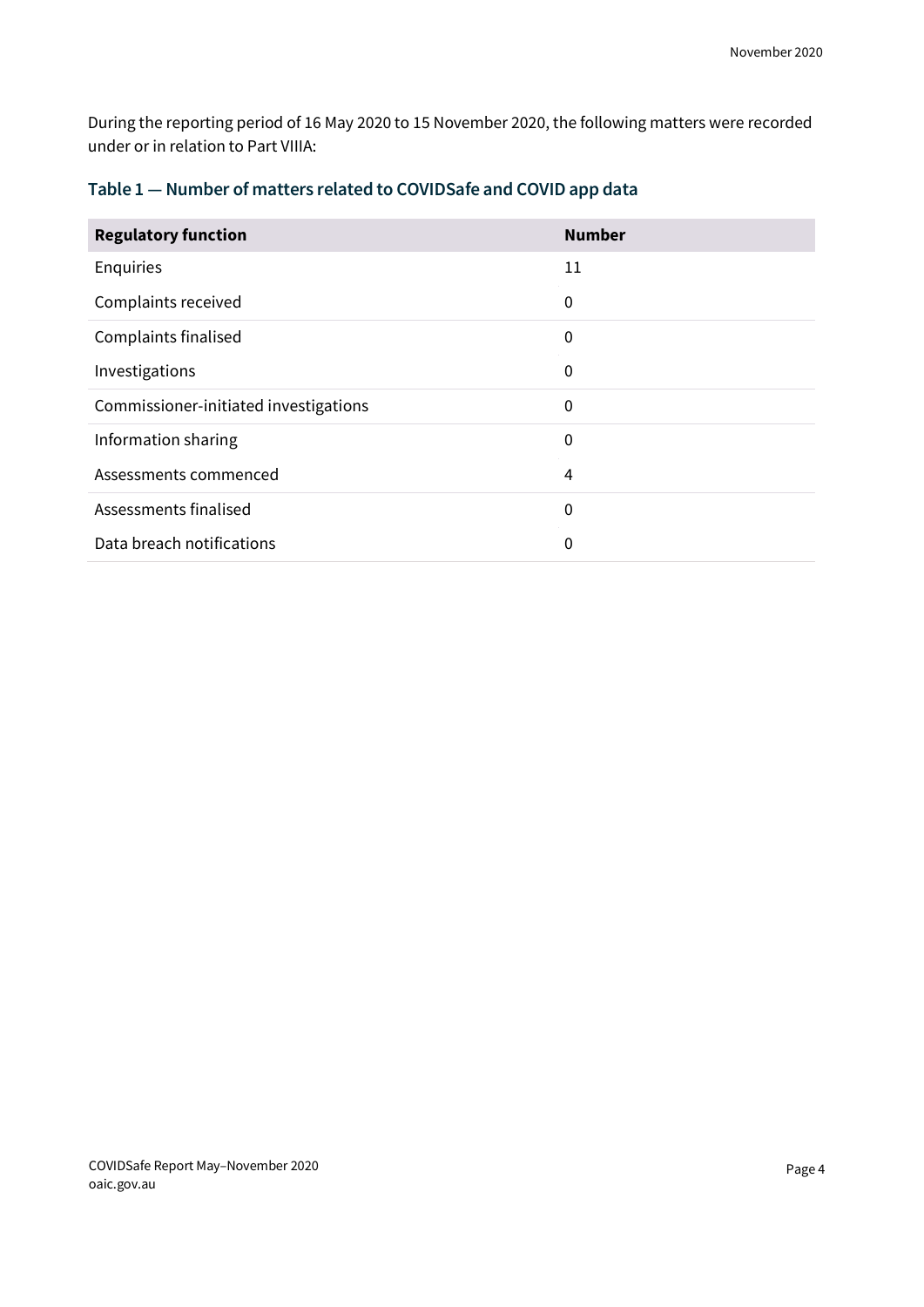# <span id="page-5-0"></span>COVIDSafe guidance and advice

In March 2020 the OAIC established an internal COVID Taskforce to support the provision of advice to government and business on matters related to the pandemic and COVIDSafe.

### Government and regulator engagement

The OAIC has engaged with the Australian Government, state and territory privacy and health authorities, and international data protection regulators in providing advice and guidance on the development and implementation of COVIDSafe privacy protections.

During the development of COVIDSafe, we engaged closely with the Australian Government Department of Health (Health) in relation to its COVIDSafe Application Privacy Impact Assessment (PIA) and its implementation of the PIA recommendations.

Between May and October 2020, we also sought and received updates from Health on the implementation of the PIA recommendations.

We have provided detailed privacy advice to a range of Australian Government departments and agencies regarding:

- the draft collection and consent notices for COVIDSafe
- the draft legislation related to COVIDSafe
- bilateral agreements with state and territory health authorities on access, use and disclosure of COVID app data
- proposed enhancements to COVIDSafe
- interjurisdictional contact tracing.

We wrote to Chief Health Officers in each state and territory in May 2020 seeking further information about their contact tracing processes to inform our COVIDSafe regulatory work.

The OAIC also facilitated briefings with privacy experts and state and territory privacy Commissioners in May 2020 in relation to COVIDSafe and the draft legislation.

The National COVID-19 Privacy Team, which was convened between the OAIC and states and territories with privacy laws to respond to proposals with national implications, has been engaged and continues to be briefed on the implementation of the COVIDSafe privacy protections.

In implementing Part VIIIA, a cross-agency working group was convened in June 2020 to develop COVIDSafe guidance and referrals. Members of the working group include the OAIC, Health, Attorney-General's Department, Australian Federal Police, Department of Home Affairs, Fair Work Ombudsman and the Inspector-General of Intelligence and Security.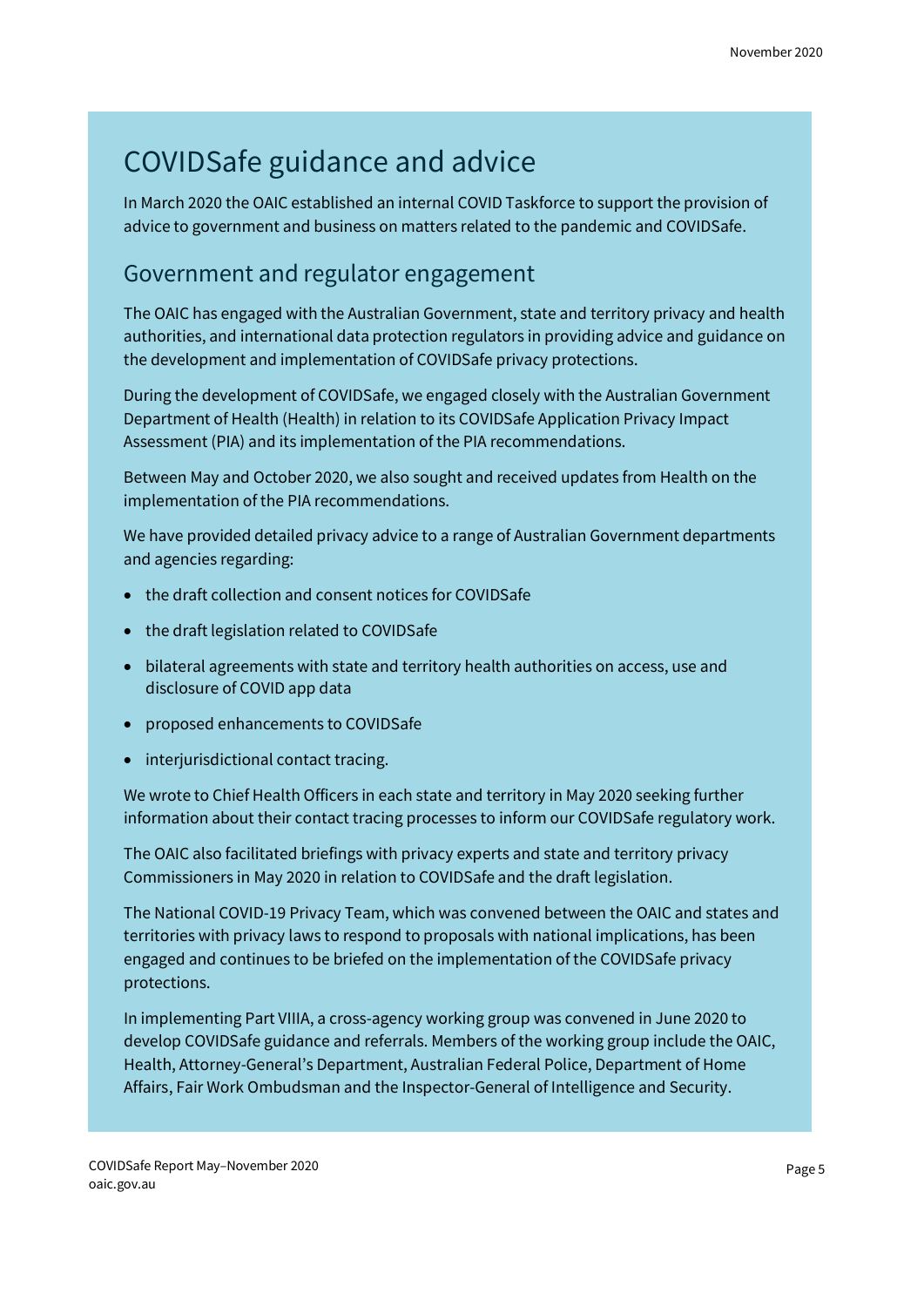We also consulted the United Kingdom Information Commissioner's Office and the Personal Data Protection Commission Singapore to discuss international contact tracing approaches, including COVIDSafe.

### Guidance for regulated entities and the community

The OAIC has worked to increase awareness and understanding of privacy protections and obligations related to COVIDSafe by developing and promoting guidance for the community and regulated entities.

During the reporting period, the OAIC published 2 resources relating to the COVIDSafe app:

- [guidance for individuals](#page-9-3) on the COVIDSafe app and their privacy rights, which was also made available in 10 community languages (4 June 2020)
- [guidance for regulated entities](#page-11-1) on their COVIDSafe and COVID app data privacy obligations (30 June 2020).

A summary of both resources is provided later in this report.

The guidance has been promoted through the OAIC's external communications channels and directly to regulated entities and peak bodies. From the date of publication to 15 November 2020, the guidance for individuals page on the OAIC's website was visited 4,424 times, and the guidance for regulated entities page was visited 942 times.

In June 2020, we wrote to a range of peak industry bodies that represent businesses in the hospitality, real estate, hair and beauty, manufacturing, entertainment, sport and other industry sectors, to raise awareness of privacy obligations under Part VIIIA.

In July 2020, we wrote to a number of large sports and entertainment venues to raise awareness of privacy obligations under Part VIIIA.

During the reporting period, the OAIC contacted two entities – a real estate agent and a sporting body – regarding acts or practices that were identified through public sources as potential contraventions of Part VIIIA, resulting in the cessation of these acts or practices.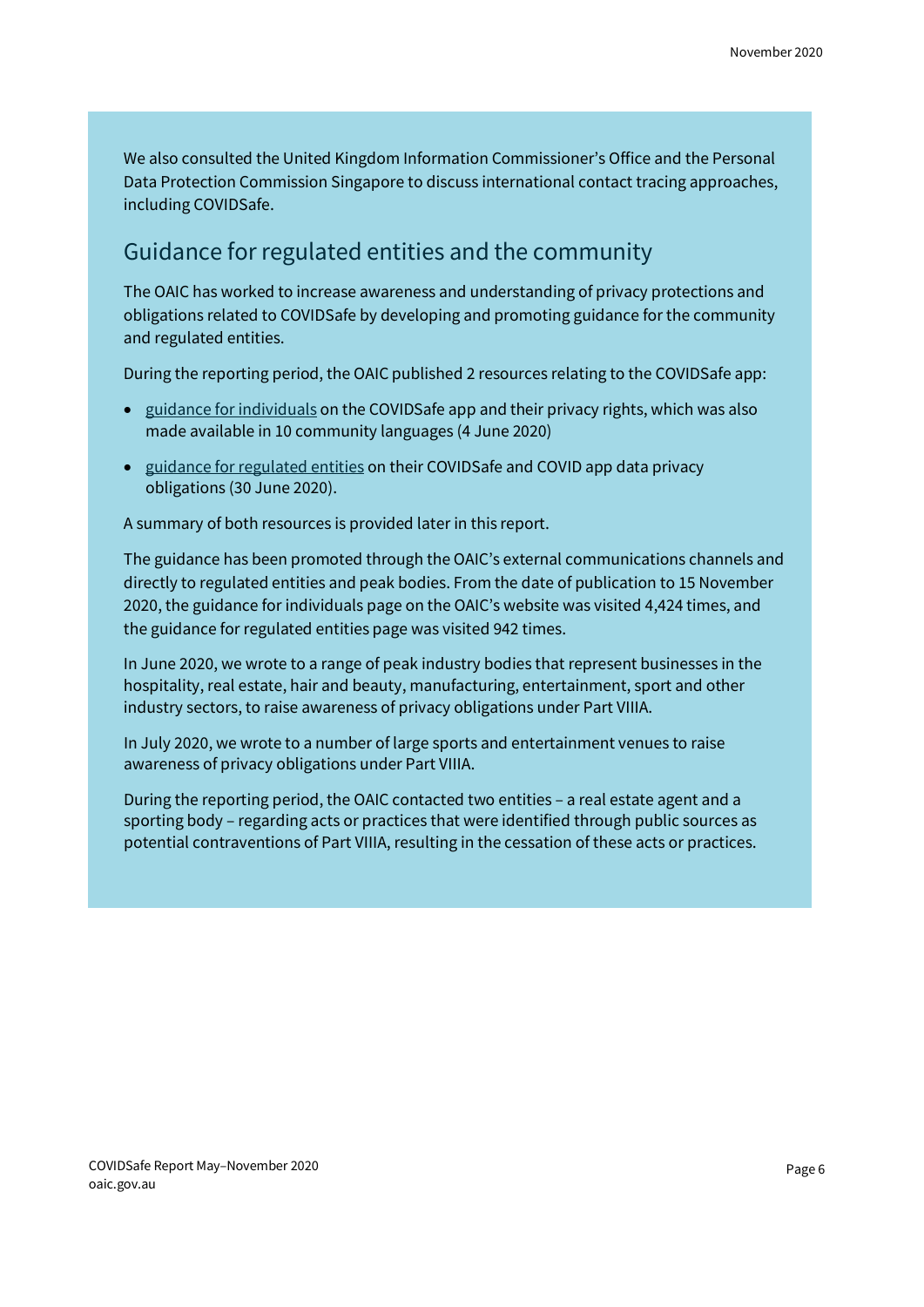## <span id="page-7-0"></span>Enquiries

The OAIC provides a free public information service, including information about the privacy protections for COVIDSafe.

Between 16 May 2020 and 15 November 2020, the OAIC received 11 enquiries from individuals about COVIDSafe. We provided general information in response to 10 enquiries and provided assistance on how to make a complaint in response to one enquiry.

### **Figure 1 — Enquiries about COVIDSafe received by month May–November 2020**

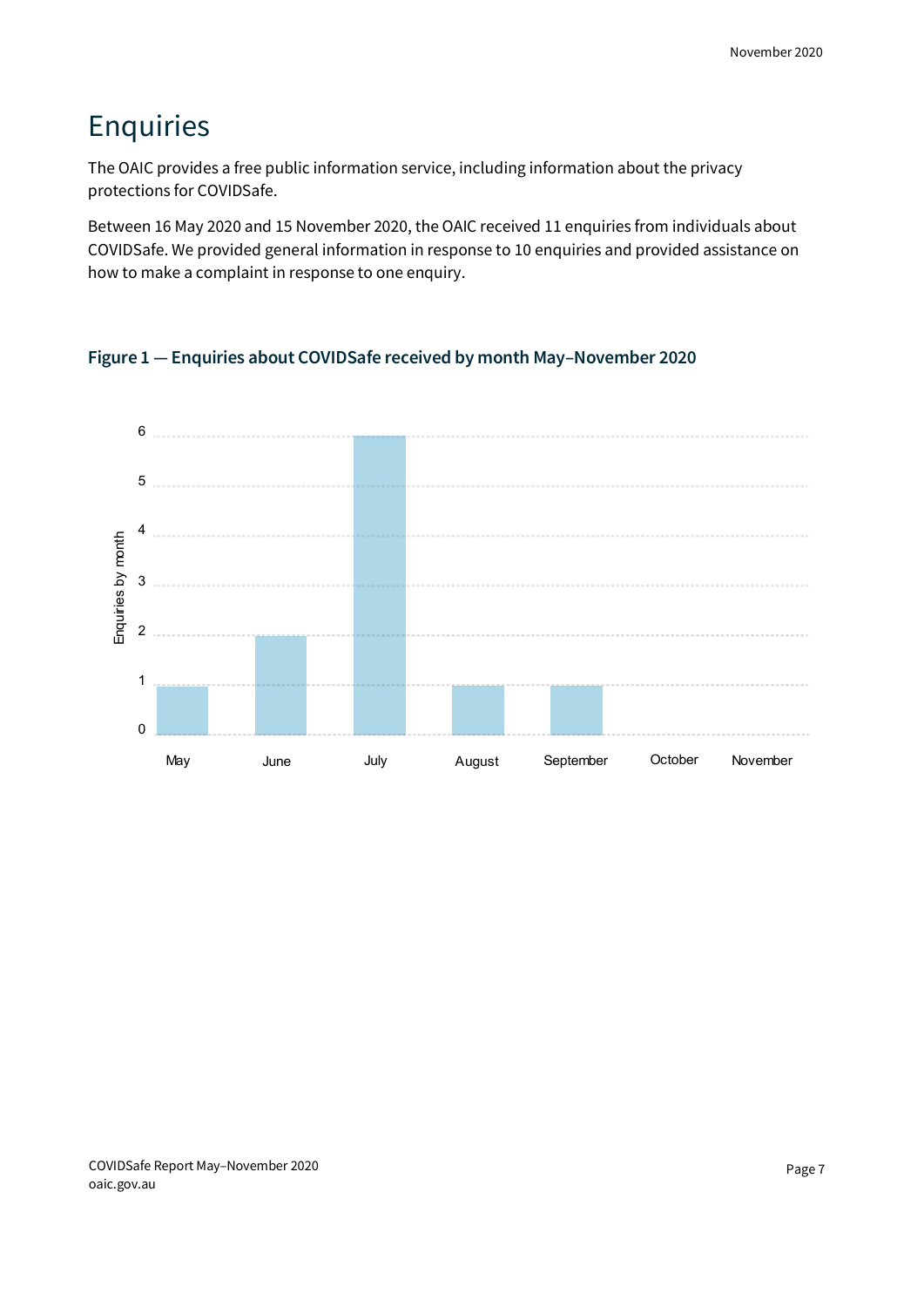### Types of enquiries

### **General enquiries or concerns about COVIDSafe**

We responded to 7 enquiries raising general issues or concerns about COVIDSafe during the reporting period, including:

- an enquiry about the legal basis of the COVIDSafe app
- an enquiry about the number of COVIDSafe downloads.

### **Request to download or use COVIDSafe**

We answered 4 enquiries related to a request to download or use COVIDSafe, including:

- an enquiry about COVIDSafe installation being a condition of entry to a worksite
- an enquiry about an educational institution asking students to download COVIDSafe
- an enquiry about a sports club asking members if they had downloaded the app.

#### **Figure 2 — Types of enquiries about COVIDSafe received May–November 2020**

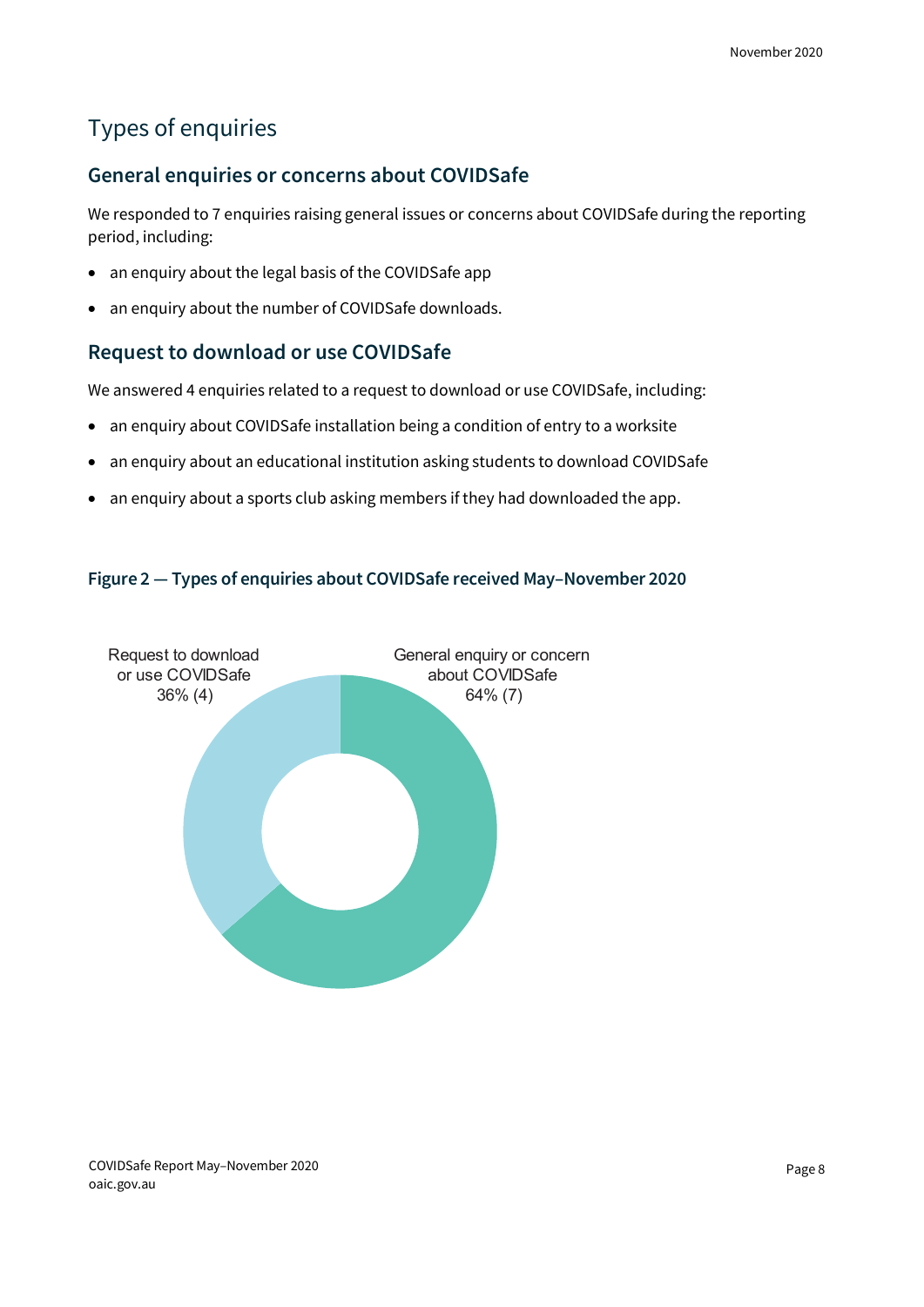## <span id="page-9-3"></span><span id="page-9-0"></span>The COVIDSafe app and my privacy rights

In May 2020, the OAIC published guidance for individuals that describes how the Privacy Act applies to COVIDSafe and addresses a range of questions about individuals' privacy rights.

The resource explains the purpose of COVIDSafe and how personal information is collected, handled and deleted in line with strict protections under the Privacy Act that are overseen by the OAIC.

The resource advises individuals that:

The app is voluntary. Whether or not you choose to download and use the app is entirely your choice. You cannot be required to download or use the app.

If the app has been installed on a device you use at your workplace, your employer should delete the app upon your request.

It is an offence under the Privacy Act for any individual, organisation or government agency to require you to download or use the app.

The resource also explains how individuals can make a privacy complaint to the OAIC in relation to COVIDSafe and COVID app data. For example, if someone requires them to download or use COVIDSafe to take part in an activity or to provide or receive a good or service.

The guidance is also available in 10 community languages: Arabic, Greek, Hindi, Italian, Punjabi, Simplified Chinese, Spanish, Thai, Traditional Chinese and Vietnamese.

The guidance is available a[t www.oaic.gov.au/the-covidsafe-app-and-my-privacy](www.oaic.gov.au/the-covidsafe-app-and-my-privacy-rights)rights

# <span id="page-9-1"></span>Complaints

Under section 36 of the Privacy Act, an individual can complain to the Commissioner about an act or practice that may be an interference with their privacy.

<span id="page-9-2"></span>During the reporting period, the OAIC did not receive any complaints related to COVIDSafe.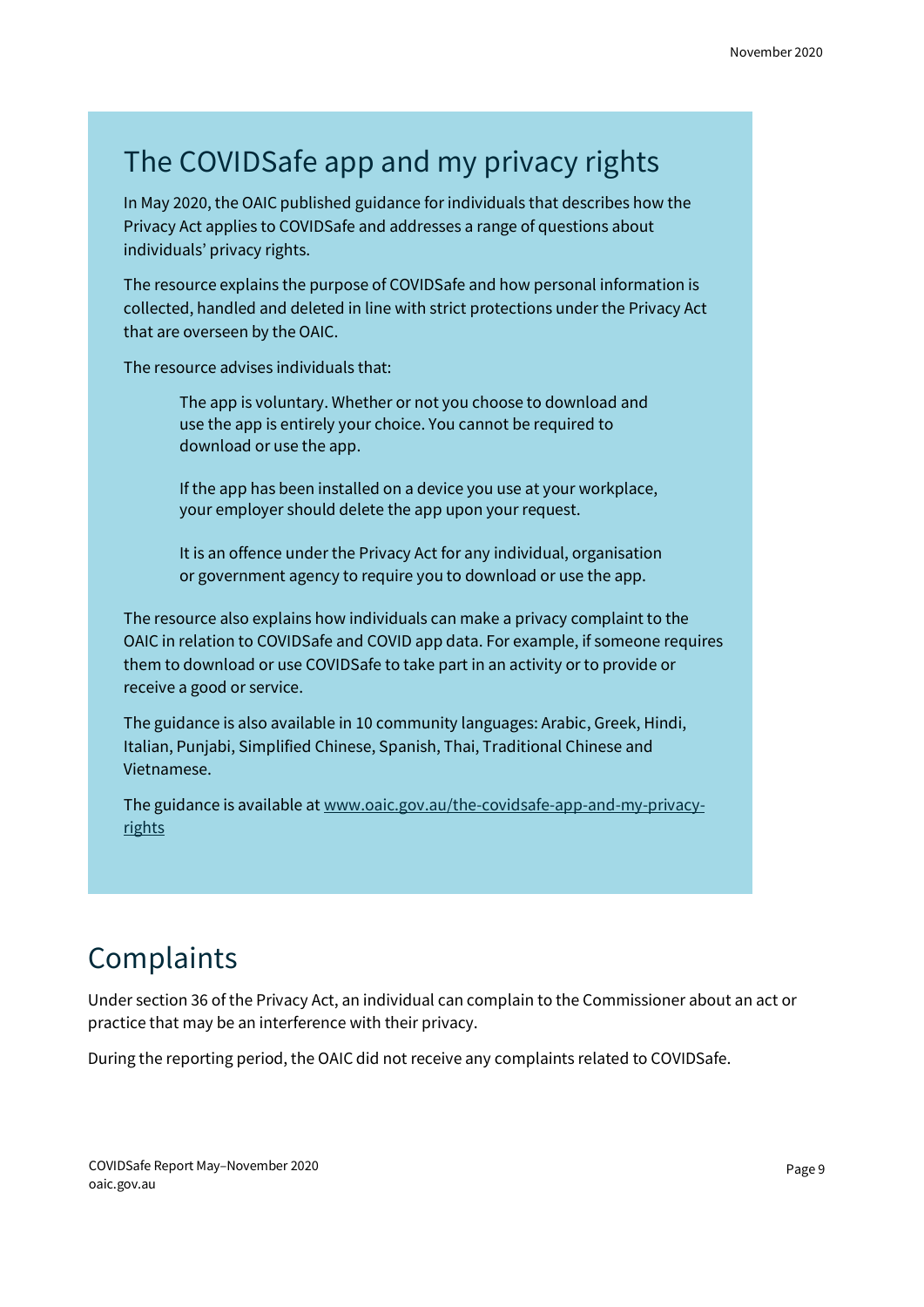## Investigations

Under Part V of the Privacy Act, the Commissioner can investigate privacy complaints related to COVIDSafe and conciliate an outcome or make a determination. Under Part VIB of the Privacy Act, the Commissioner may take other enforcement action to seek civil penalties, enforceable undertakings and injunctions.

Privacy complaints may also be transferred to a state or territory privacy authority (section 94V(1) and (2)), which involves giving notice to the complainant of the transfer and providing any information or documents that relate to the complaint to the state or territory authority (section 94V(2)(b) and (c)).

If the Commissioner believes an offence relating to COVIDSafe or COVID app data may have been committed, under section 94U the Commissioner must discontinue that part of the investigation and inform the Australian Federal Police or Commonwealth Director of Public Prosecutions.

No privacy investigations were commenced during the reporting period.

# <span id="page-10-0"></span>Commissioner-initiated investigations

Under section 40(2) of the Privacy Act, the Commissioner may initiate inquiries or an investigation into potential interferences with privacy. The OAIC monitors a range of information sources in considering the need to investigate certain acts or practices, including intelligence received through enquiries and complaints, media reports, domestic and international regulators, and other sources.

During the reporting period, the Commissioner did not initiate any inquiries or investigations related to COVIDSafe.

# <span id="page-10-1"></span>Information sharing

Under section 94W of the Privacy Act, the Commissioner is empowered to share information with a state or territory privacy authority. The OAIC has consulted with state and territory privacy authorities to develop a protocol for the transfer of complaints and sharing of information under Part VIIIA.

<span id="page-10-2"></span>During the reporting period, the Commissioner did not exercise this power.

## Data breaches

Under section 94S of the Privacy Act, a breach of a requirement under Part VIIA by the National COVIDSafe Data Store Administrator (DSA) or a state or territory health authority is considered an 'eligible data breach'. All individuals to whom the data relates are considered to be 'at risk' from the data breach and both the OAIC and affected individuals must be notified as soon as practicable about the data breach, unless the OAIC grants an exemption to the requirement to notify individuals.

During the reporting period, the Commissioner was not notified of any data breaches.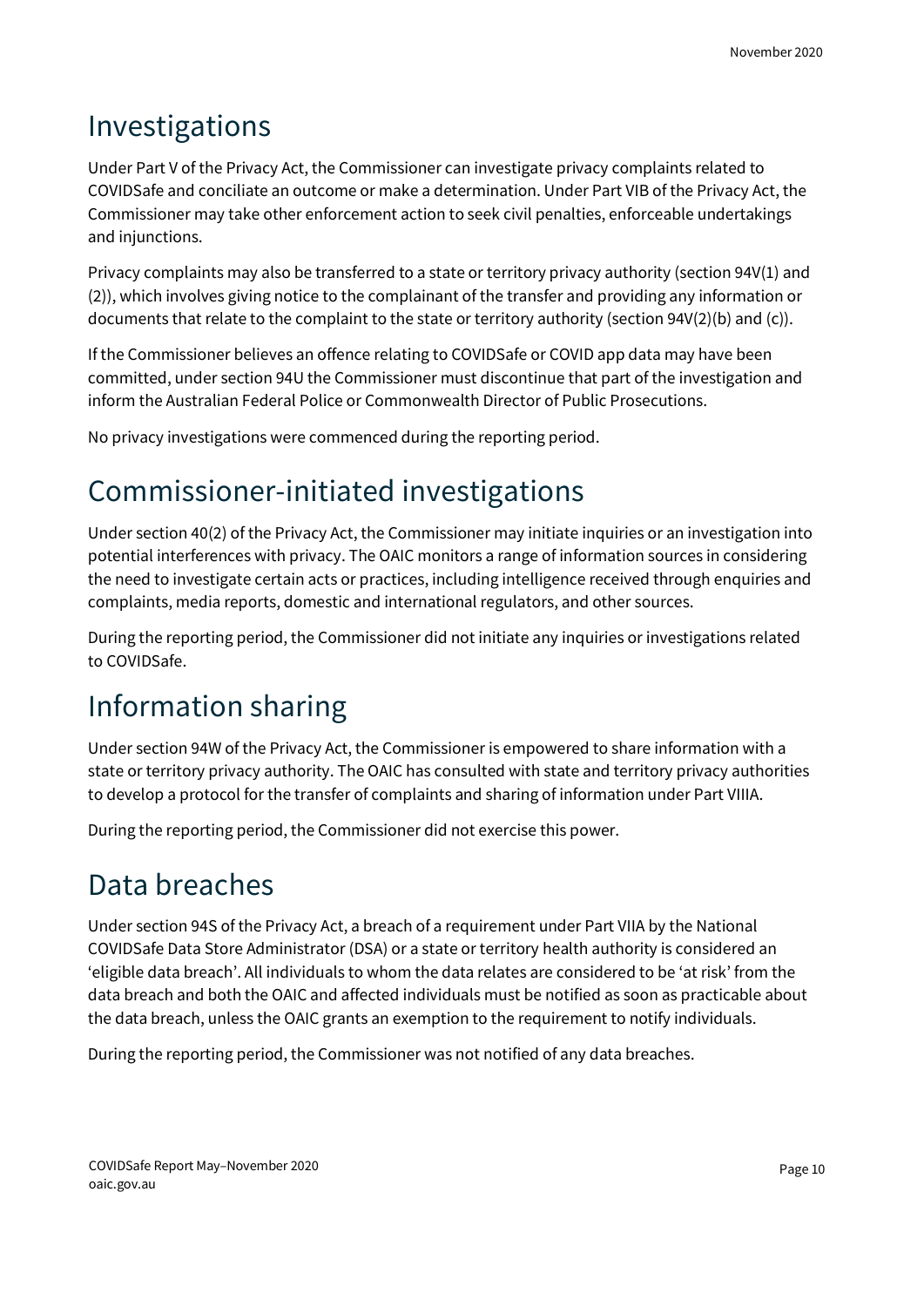## <span id="page-11-1"></span><span id="page-11-0"></span>Privacy obligations regarding COVIDSafe and COVID app data

In June 2020, the OAIC published guidance to help entities understand their privacy obligations under Part VIIIA of the Privacy Act regarding COVIDSafe and COVID app data.

Among the key points in the guidance:

- No individual, organisation or government agency can require any individual to download or use the app. Criminal penalties apply for breach of these provisions.
- It is an offence for any individual, organisation or government agency to require an individual to upload their data, or cause for the data to be uploaded, from the COVIDSafe app to the National COVIDSafe Data Store (Data Store), without obtaining consent from that individual.
- COVID app data in the Data Store must be stored on a database in Australia.
- COVID app data may only be collected, used or disclosed to conduct contact tracing by a person employed or in the service of a state or territory health authority, the DSA, the OAIC, the police or the Director of Public Prosecutions.
- All parties handling COVID app data must also comply with the Australian Privacy Principles.
- The DSA must, upon the request of the individual, their parent, guardian or carer, delete that individual's registration data from the Data Store.
- A breach of any of the new COVID app-related provisions of the Privacy Act by the DSA, or by a state or territory health authority, will be considered an 'eligible data breach' under the Notifiable Data Breaches scheme.

The guidance is available a[t www.oaic.gov.au/privacy-obligations-regarding-covidsafe-and](http://www.oaic.gov.au/privacy-obligations-regarding-covidsafe-and-covid-app-data)[covid-app-data](http://www.oaic.gov.au/privacy-obligations-regarding-covidsafe-and-covid-app-data)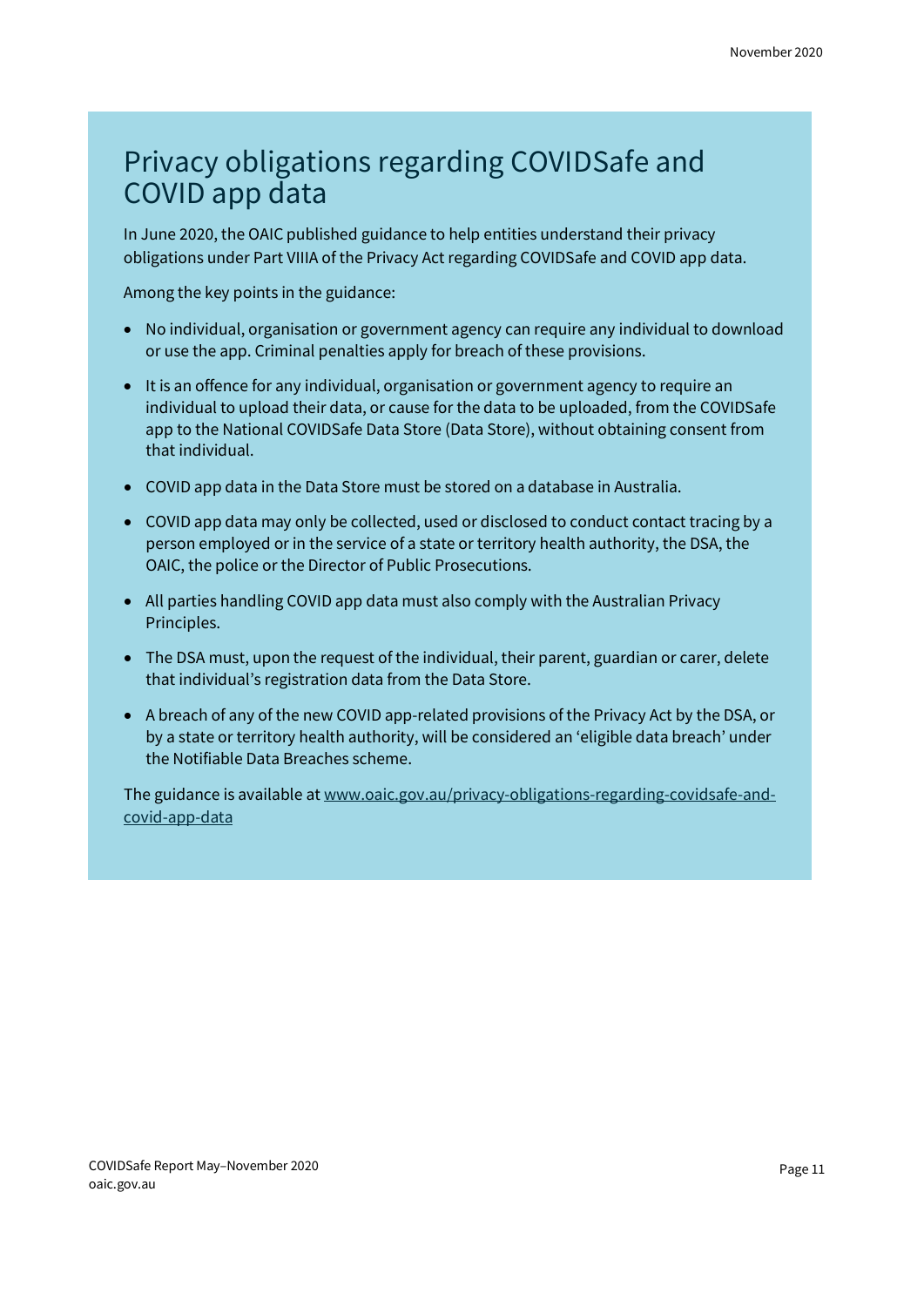### <span id="page-12-0"></span>Assessments

Under section 94T of the Privacy Act, the Commissioner is authorised to conduct an assessment of whether the acts or practices of an entity or a state or territory health authority comply with Part VIIIA of the Privacy Act in relation to COVIDSafe and COVID app data.

The OAIC's COVIDSafe Assessment Program follows the 'information lifecycle' of personal information collected by the COVIDSafe app and currently includes 5 risk and compliance privacy assessments.



requirements in Part VIIIA which relate to the end of the pandemic

### Assessment 1

The OAIC commenced Assessment 1 on 30 June 2020, focused on the Data Store and governance and protections in relation to access to the system. The Data Store is the database administered by or on behalf of the Commonwealth for the purpose of contact tracing.

The targets of the assessment are Health and the Digital Transformation Agency (DTA). Health is the policy lead for COVIDSafe and was the DSA up to 16 May 2020. The DTA was appointed the DSA under section 94Z of the Privacy Act from 16 May 2020 and currently manages the data collected by COVIDSafe.

The assessment is examining the steps taken by the DSA to comply with Australian Privacy Principle (APP) 11 to secure personal information held in the Data Store, and handling of COVID app data in accordance with Part VIIIA of the Privacy Act.

The Commissioner has issued notices under section 94T(2) of the Privacy Act to the targets to give information and produce documents. The OAIC conducted fieldwork for the assessment in October and is drafting a report on the assessment.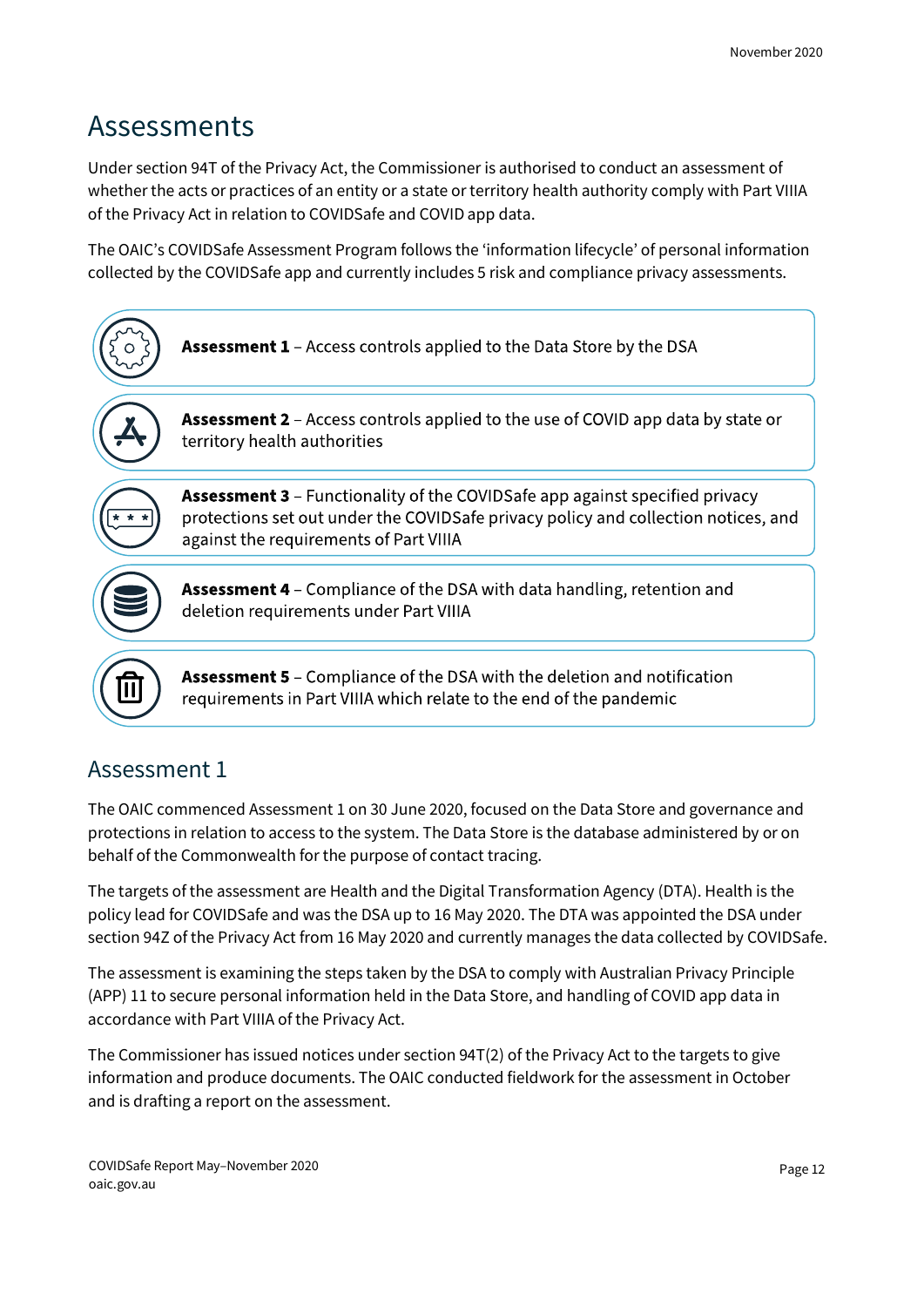### Assessment 2

On 7 October 2020, the OAIC commenced Assessment 2, focused on state and territory health authorities and governance and protections in relation to access to the system.

The assessment is examining the steps taken by state and territory health authorities to comply with APP 11, to secure personal information accessed from the Data Store, and the handling of COVID app data in accordance with Part VIIIA of the Privacy Act.

The targets of the assessment are the state and territory health authorities granted access to COVID app data from the Data Store for the purposes of contact tracing:

- Australian Capital Territory Department of Health
- New South Wales Department of Health
- Northern Territory Department of Health
- Queensland Department of Health
- South Australian Department of Health
- Tasmanian Department of Health
- Victorian Department of Health and Human Services
- Western Australian Department of Health.

The Commissioner has issued notices under section 94T(2) of the Privacy Act to the targets of the assessment to give information and produce documents relating to governance and access to the Data Store. The OAIC conducted fieldwork for the assessment in October and November 2020.

### Assessments 3 and 4

Assessment 3 focuses on the functionality of COVIDSafe against specified privacy protections set out under the COVIDSafe privacy policy and collection notices, and against the requirements of Part VIIIA. Assessment 4 examines the handling of COVID app data in relation to the retention and deletion requirements of Part VIIIA of the Privacy Act.

The targets of Assessment 3 are Health and the DTA. The target of Assessment 4 is the DTA.

The OAIC commenced Assessments 3 and 4 on 13 November 2020, issuing notices under section 94T(2) of the Privacy Act to the targets of these assessments.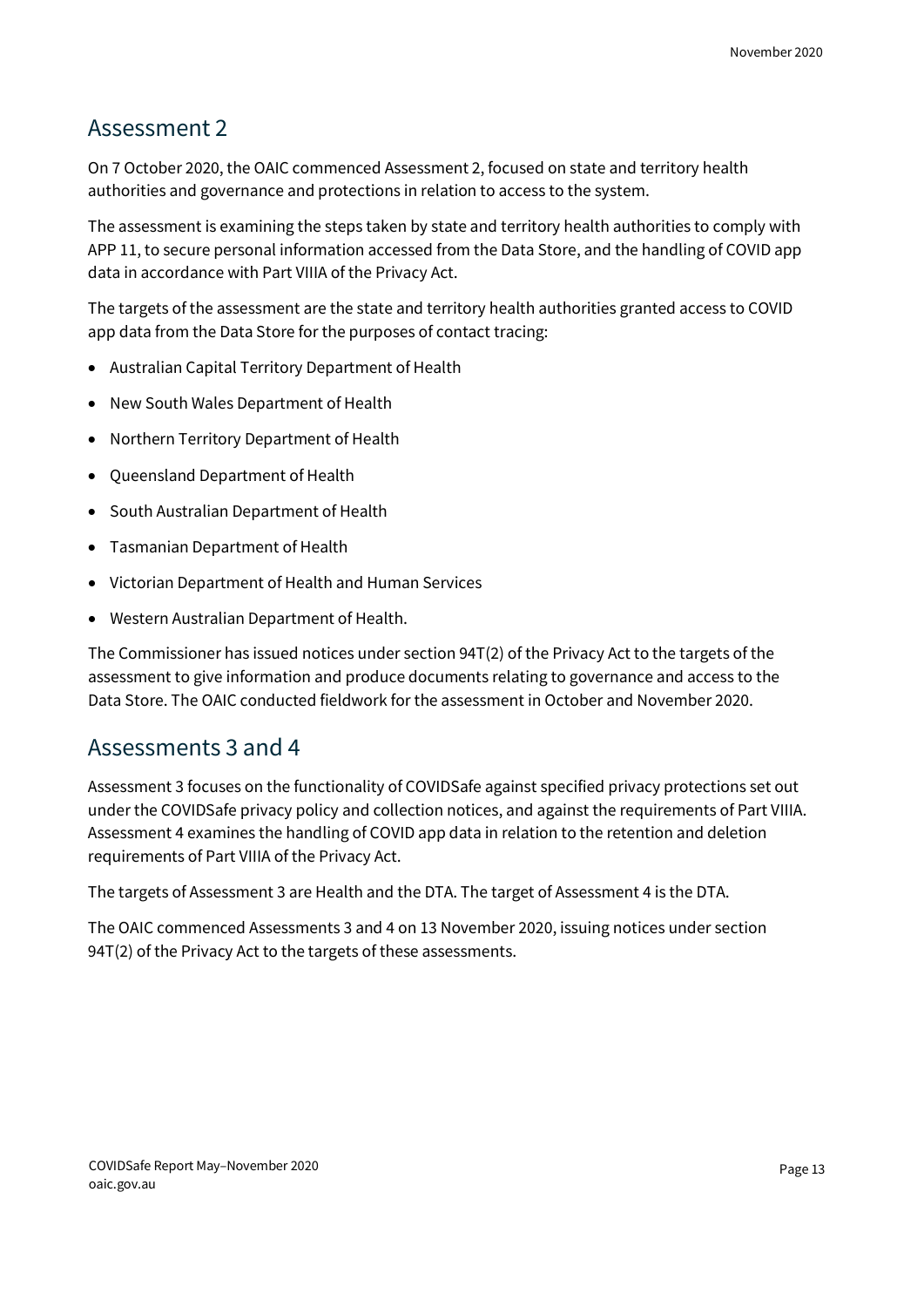## <span id="page-14-0"></span>Inspector-General of Intelligence and Security COVIDSafe report

The Inspector-General of Intelligence and Security assists ministers in overseeing and reviewing the legality and propriety of the activities of 6 of Australia's intelligence and security agencies, including their compliance with Part VIIIA of the Privacy Act. These agencies are:

- Australian Security Intelligence Organisation
- Australian Secret Intelligence Service
- Australian Signals Directorate
- Australian Geospatial-Intelligence Organisation
- Defence Intelligence Organisation
- Office of National Intelligence.

The acting Inspector-General has reviewed the agencies' compliance with Part VIIIA between 16 May 2020 and 16 November 2020 and provided an unclassified report for the Commissioner to consider in preparing a report under section 94ZB.

The *COVID app data and Intelligence Agencies within IGIS jurisdiction report* notes that:

- The Office of the Inspector-General of Intelligence and Security (IGIS) has worked with agencies within its jurisdiction to ensure they are aware of their obligations under the Privacy Act in respect of COVID app data.
- IGIS has been briefed on technical capabilities and has reviewed policies and procedures implemented by relevant intelligence agencies in the event that collection of COVID app data occurs.
- The acting Inspector-General is satisfied that the relevant agencies have policies and procedures in place and are taking reasonable steps to avoid intentional collection or use of COVID app data.
- Incidental collection in the course of the lawful collection of other data has occurred (and is permitted by the Privacy Act); however there is no evidence that any agency within IGIS jurisdiction has decrypted, accessed or used any COVID app data.

IGIS advises that it plans inspection activities in coming months to verify data deletion and provide further assurance that no COVID app data has been accessed, used or disclosed.

Th[e IGIS](https://www.igis.gov.au/) report is provided as Attachment A to this report and is also published on the IGIS [website.](https://www.igis.gov.au/)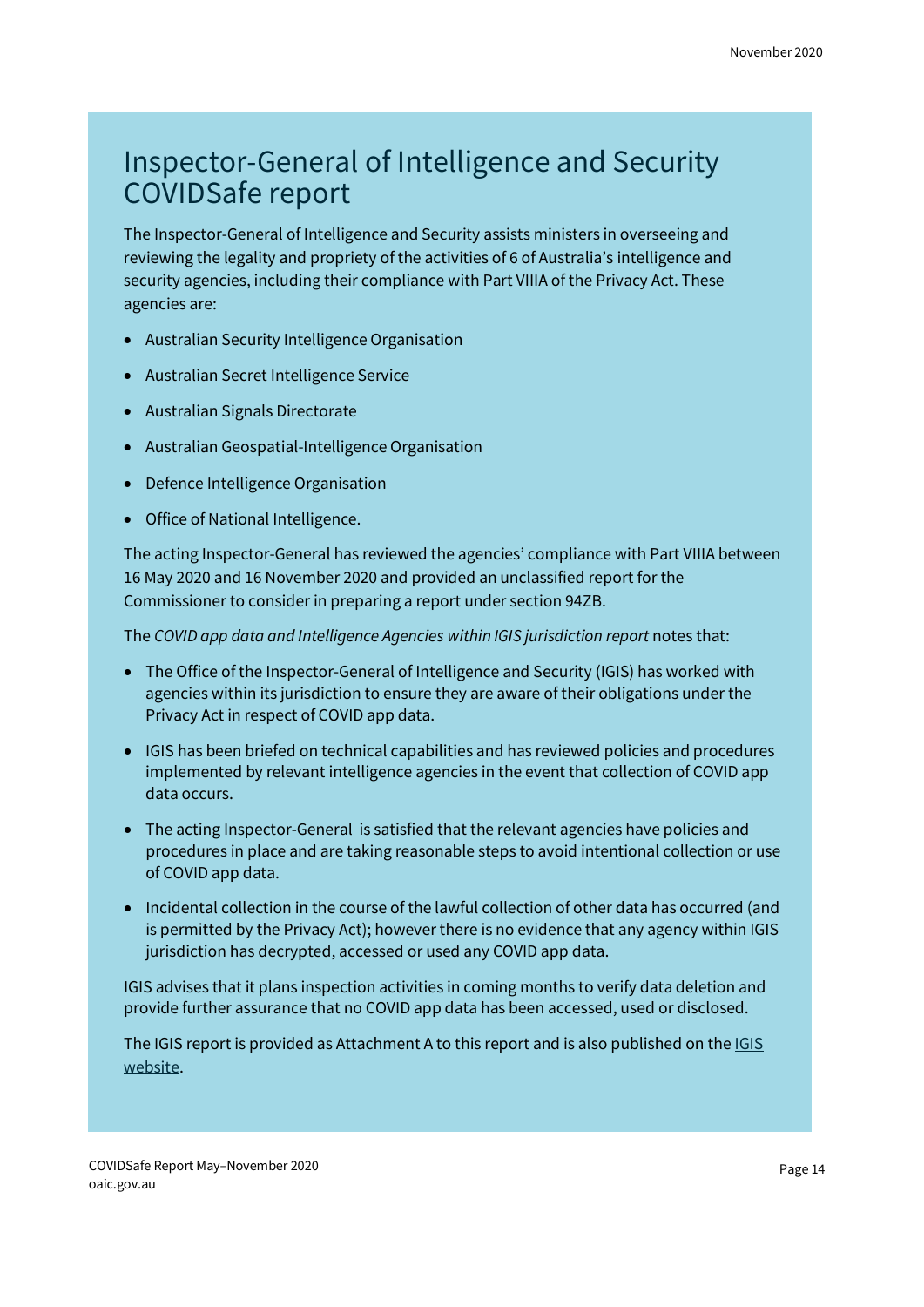# <span id="page-15-0"></span>Glossary

| <b>Term</b>     | <b>Definition</b>                                                                                                                                                                                                                                  |
|-----------------|----------------------------------------------------------------------------------------------------------------------------------------------------------------------------------------------------------------------------------------------------|
| Contact tracing | Section 94D(6): The process of identifying persons who have been in<br>contact with a person who has tested positive for the coronavirus<br>known as COVID-19, and includes:                                                                       |
|                 | (a) notifying a person that the person has been in contact with a<br>person who has tested positive for the coronavirus known as<br>COVID-19; and                                                                                                  |
|                 | (b) notifying a person who is a parent, guardian or carer of another<br>person that the other person has been in contact with a person<br>who has tested positive for the coronavirus known as COVID-19;<br>and                                    |
|                 | (c) providing information and advice to a person who:                                                                                                                                                                                              |
|                 | has tested positive for the coronavirus known as COVID-19; or<br>(i)                                                                                                                                                                               |
|                 | (ii) is a parent, guardian or carer of another person who has<br>tested positive for the coronavirus known as COVID-19; or                                                                                                                         |
|                 | (iii) has been in contact with a person who has tested positive for<br>the coronavirus known as COVID-19; or                                                                                                                                       |
|                 | (iv) is a parent, guardian or carer of another person who has been<br>in contact with a person who has tested positive for the<br>coronavirus known as COVID-19.                                                                                   |
| COVID app data  | Section 94D(5): Data relating to a person that:                                                                                                                                                                                                    |
|                 | (b) has been collected or generated (including before the<br>commencement of this Part) through the operation of<br>COVIDSafe; and                                                                                                                 |
|                 | (c) either:                                                                                                                                                                                                                                        |
|                 | is registration data; or<br>(i)                                                                                                                                                                                                                    |
|                 | (ii) is stored, or has been stored (including before the<br>commencement of this Part), on a communication device.                                                                                                                                 |
|                 | However, it does not include:                                                                                                                                                                                                                      |
|                 | (d) information obtained, from a source other than directly from the<br>National COVIDSafe Data Store, in the course of undertaking<br>contact tracing by a person employed by, or in the service of, a<br>State or Territory health authority; or |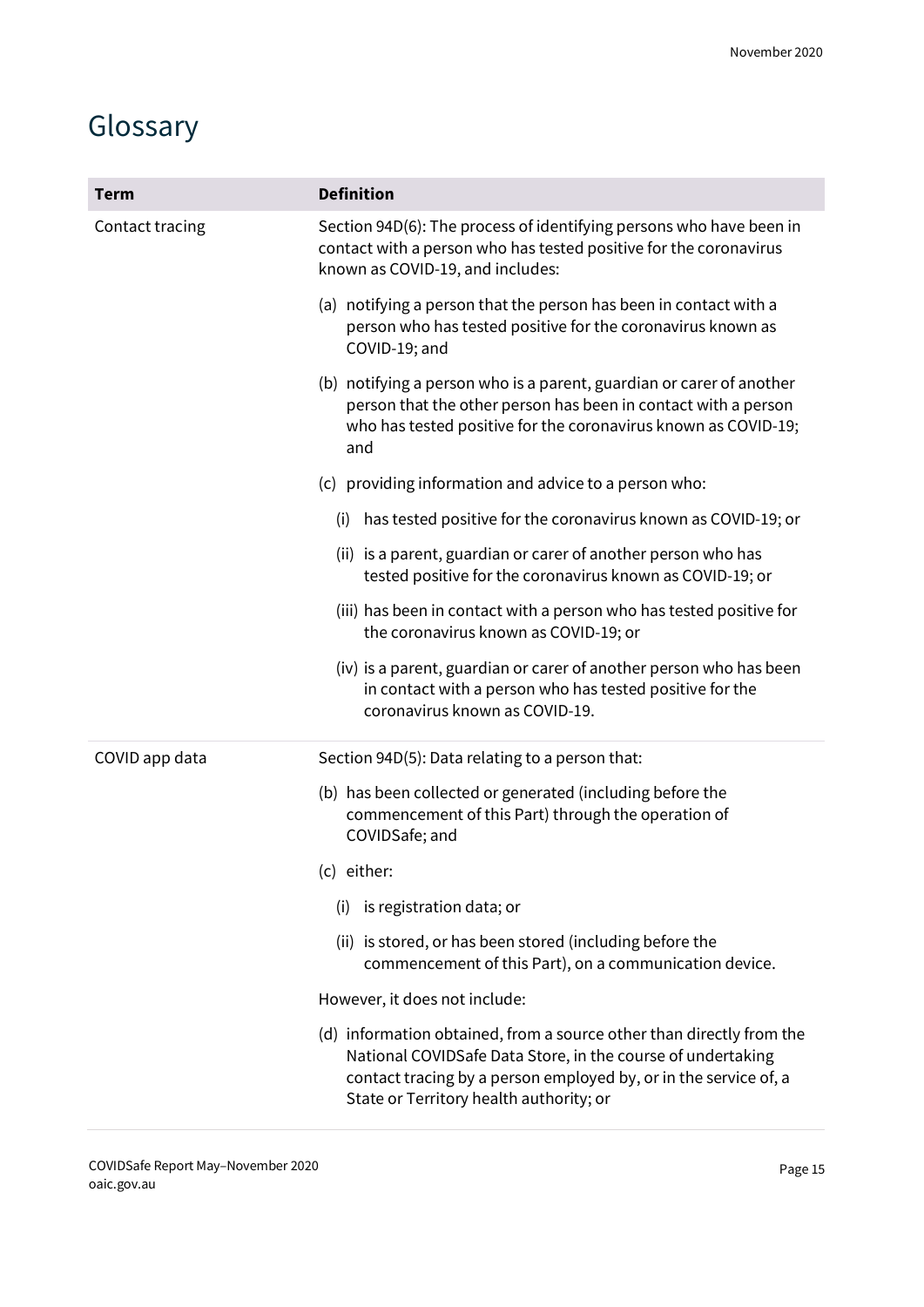|                                                      | (e) de-identified statistical information about the total number of<br>registrations through COVIDSafe that is produced by:                                                                                             |
|------------------------------------------------------|-------------------------------------------------------------------------------------------------------------------------------------------------------------------------------------------------------------------------|
|                                                      | an officer or employee of the data store administrator; or<br>(i)                                                                                                                                                       |
|                                                      | (ii) a contracted service provider for a government contract with<br>the data store administrator.                                                                                                                      |
| COVIDSafe app (COVIDSafe)                            | Section 6(1): An app that is made available or has been made<br>available (including before the commencement of this Part), by or<br>on behalf of the Commonwealth, for the purpose of facilitating<br>contact tracing. |
| National COVIDSafe Data<br>Store (Data Store)        | Section 6(1): The database administered by or on behalf of the<br>Commonwealth for the purpose of contact tracing.                                                                                                      |
| National COVIDSafe Data<br>Store Administrator (DSA) | The Digital Transformation Agency (DTA) was appointed as the DSA<br>under the Privacy Act to manage the data collected by COVIDSafe.                                                                                    |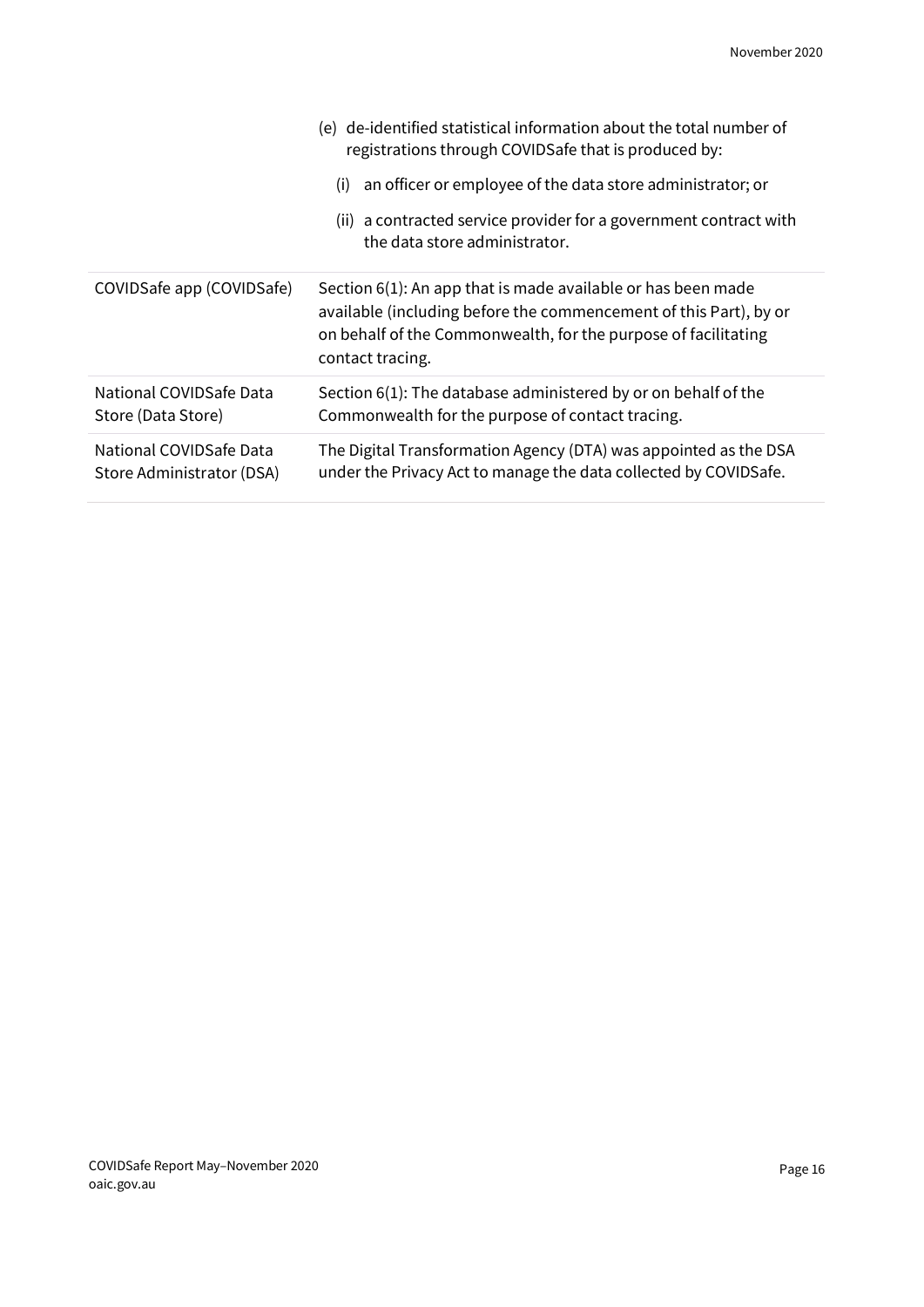# <span id="page-17-0"></span>Attachment A:

### COVID app data and Intelligence Agencies within IGIS jurisdiction report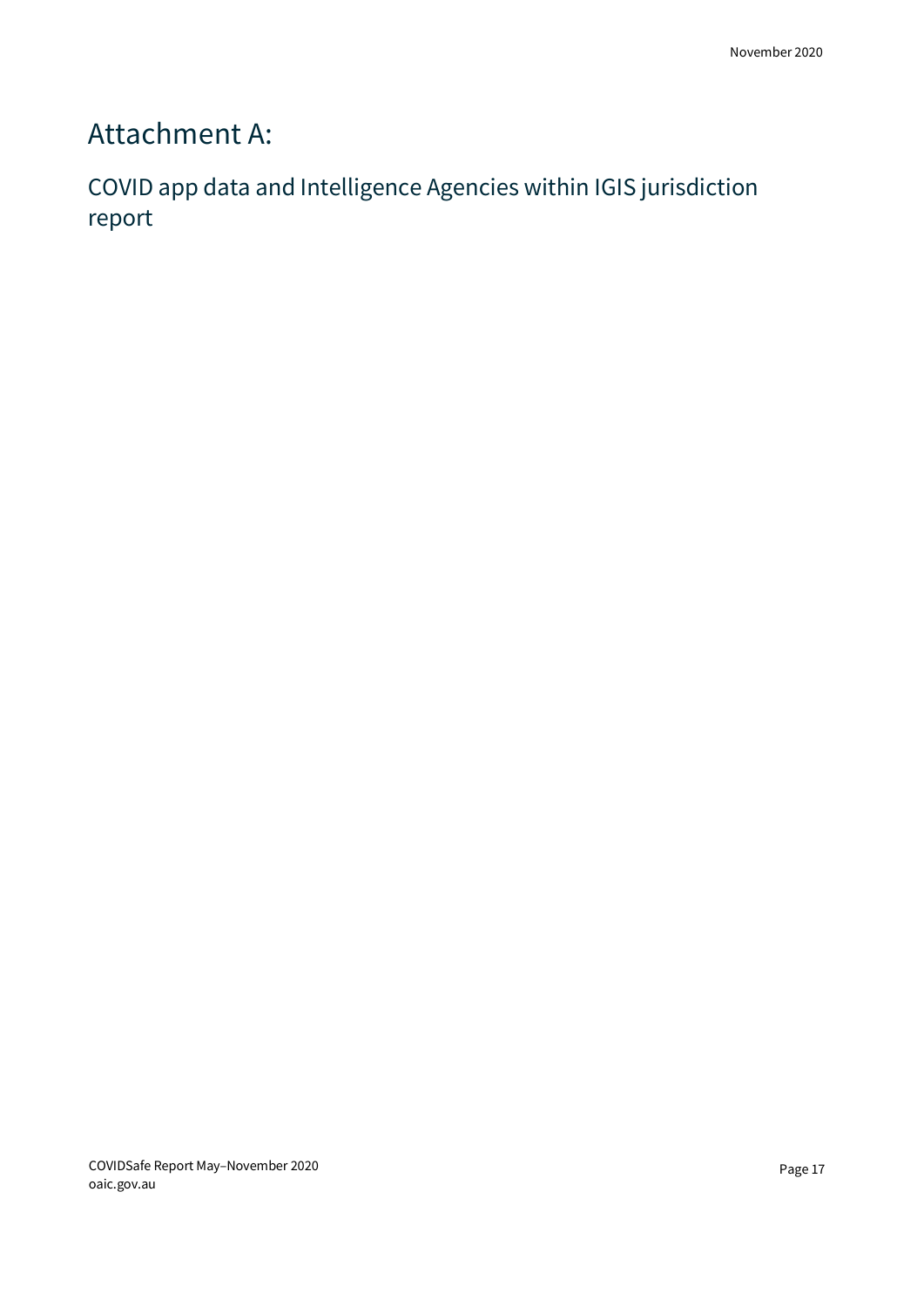

### **COVID app data and Intelligence Agencies within IGIS jurisdiction**

**16 May – 16 November 2020** 

First Report

Jake Blight A/g Inspector-General of Intelligence and Security

16 November 2020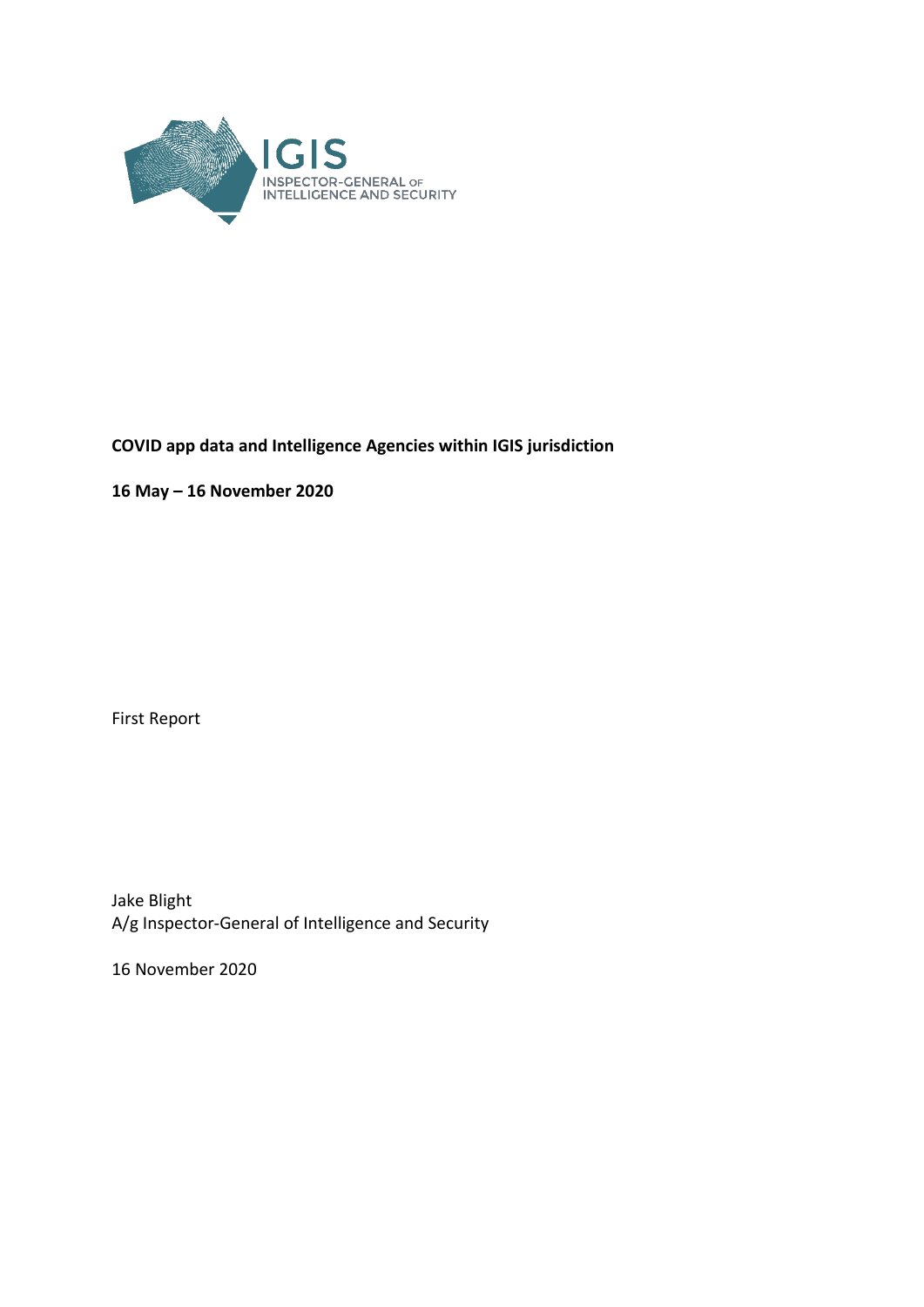

#### **IGIS Report to OAIC on COVID app data – 16 May to 16 November 2020**

#### **Summary**

The Office of the Inspector-General of Intelligence and Security (IGIS) has worked with agencies within IGIS jurisdiction to ensure that they are aware of their obligations under the *Privacy Act 1988* in respect of COVID app data. We have also been briefed on technical capabilities and have reviewed the policies and procedures that have been implemented by relevant intelligence agencies in the event that collection of COVID app data occurs.

As at 16 November 2020, the acting Inspector-General is satisfied that the relevant agencies have policies and procedures in place and are taking reasonable steps to avoid intentional collection of COVID app data. Incidental collection in the course of the lawful collection of other data has occurred (and is permitted by the Privacy Act); however, there is no evidence that any agency within IGIS jurisdiction has decrypted, accessed or used any COVID app data.

Inspection activities are planned in coming months to verify data deletion and to provide further assurance that no COVID app data has been accessed, used or disclosed.

#### **Background**

Under the *Inspector-General of Intelligence and Security Act 1986* (the IGIS Act) the role of the Inspector-General is to assist Ministers overseeing and reviewing the legality and propriety of the activities of six of Australia's intelligence and security agencies. This includes their compliance with Part VIIIA of the *Privacy Act 1988* (the Privacy Act). The six agencies within IGIS jurisdiction are:

- Australian Security Intelligence Organisation;
- Australian Secret Intelligence Service;
- Australian Signals Directorate;
- Australian Geospatial-Intelligence Organisation;
- Defence Intelligence Organisation; and
- Office of National Intelligence.

IGIS staff undertake regular independent inspections of the six intelligence agencies within jurisdiction and have the necessary security clearances and experience to identify and report on any non-compliance by those agencies with the various laws, directions, guidelines and policies which govern their intelligence operations.

The IGIS office also works with the internal compliance teams in each agency to foster a culture of compliance and ensure appropriate policies and procedures are in place to minimise the risk of any non-compliant activity and to ensure that, if a potentially unlawful or improper activity occurs, it is promptly reported and investigated.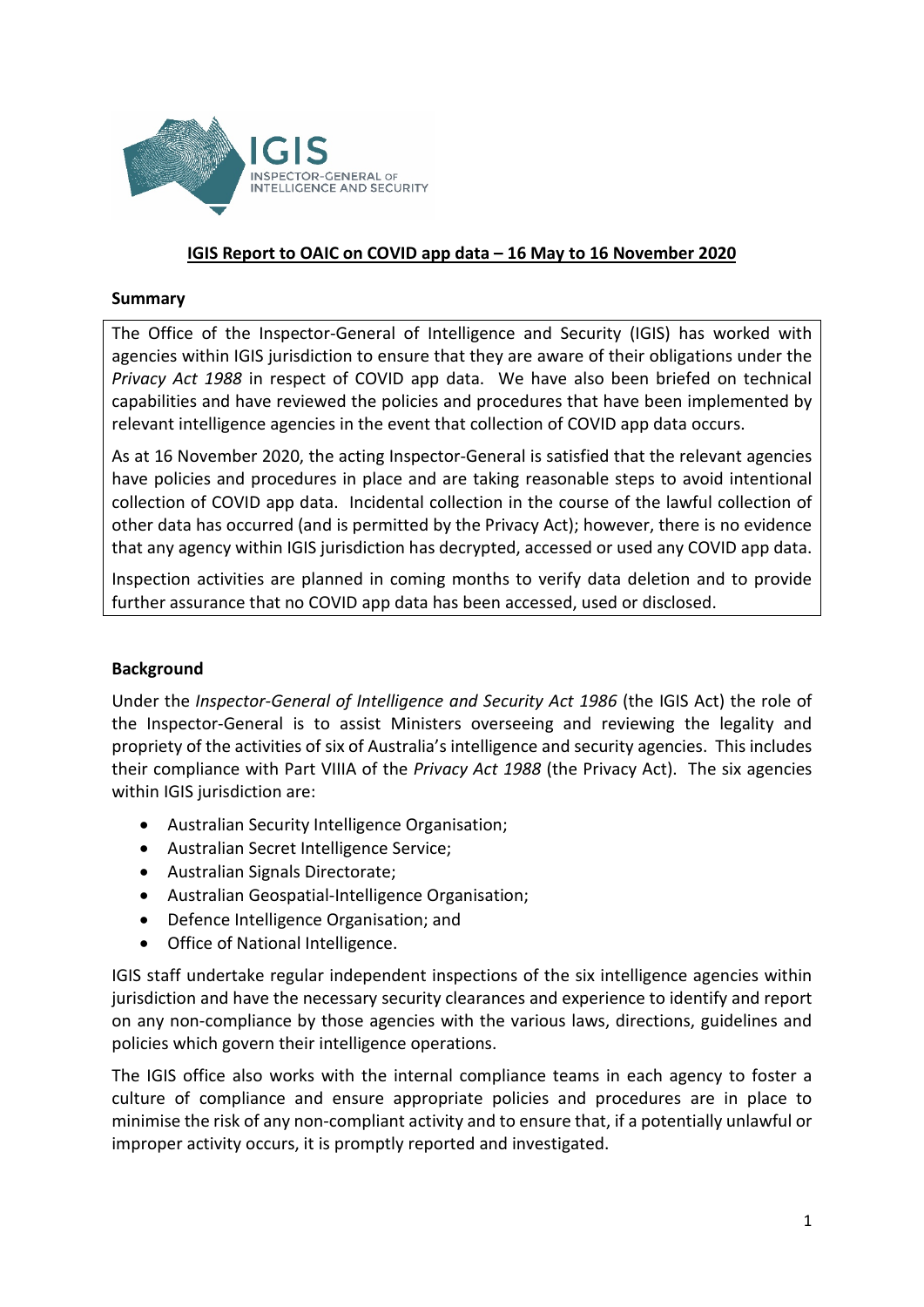The Inspector-General and the Privacy Commissioner have overlapping jurisdiction in relation to intelligence agency compliance with Part VIIIA of the Privacy Act. Shortly after Part VIIIA commenced the then Inspector-General and the Commissioner agreed that the most effective and efficient way to oversee compliance with Part VIIIA by the intelligence agencies would be for the Inspector-General to review the activities of the six agencies within IGIS jurisdiction and to provide an unclassified report to the Commissioner. The Commissioner may take that report into account when preparing her report under s 94ZB of the Privacy Act.

#### **Identification of risks**

In late-April 2020 IGIS commenced work with agencies within its jurisdiction to determine how these agencies would meet their legal obligations under the *Biosecurity (Human Biosecurity Emergency) (Human Coronavirus with Pandemic Potential) (Emergency Requirements – Public Health Contact Information) Determination 2020* and later under Part VIIIA of the Privacy Act.

Not all agencies within IGIS jurisdiction have functions or technical capabilities which may enable them to collect COVID app data. For agencies where there is a risk that such data might be collected the IGIS office contacted the agencies and this led to discussions and correspondence regarding legal and technical issues around collection of COVID app data and some of the key potential measures required to comply with the Privacy Act. It was clear from these discussions that agencies were alert to their obligations under Part VIIIA of the Privacy Act and were taking active steps to ensure compliance.

### **Exploration of issues**

The Inspector-General's staff worked with intelligence agencies to monitor their progress in ensuring compliance with Part VIIIA. This included the following activities:

- IGIS staff meeting with technical specialists in agencies to understand relevant capabilities which may give rise to the risk of COVID app data being collected.
- Where relevant, intelligence agencies sought legal advice to understand their obligations, including in the context of how specific intelligence collection systems operate. This advice was provided to the Inspector-General in full. The aspects of the advice which deal with particular intelligence capabilities is classified; however, parts of the advice simply interpret Part VIIIA. The Inspector-General facilitated declassifed versions of the advice being prepared and provided to the Privacy Commissioner in accordance with the *Legal Services Directions 2017*.
- IGIS staff obtaining advice and evidence from the agencies on steps they had or were taking to mitigate the risk of collecting COVID app data.
- Reporting to the Inspector-General on all instances where agencies had identified that they had, or had likely, collected COVID app data.
- Agencies providing IGIS staff with briefings about the difficulties which arise in identifying encrypted COVID app data amongst other lawfully collected encrypted data.
- Agencies developing procedures to apply in the event of any incidental collection of COVID app data.
- Agencies implementing procedures for deleting data reasonably believed to be COVID app data as soon as practicable.

IGIS staff are familiar with intelligence agency operations including the exercise of warrants, procedures to protect the privacy of Australians, targeting of data collection capabilities and